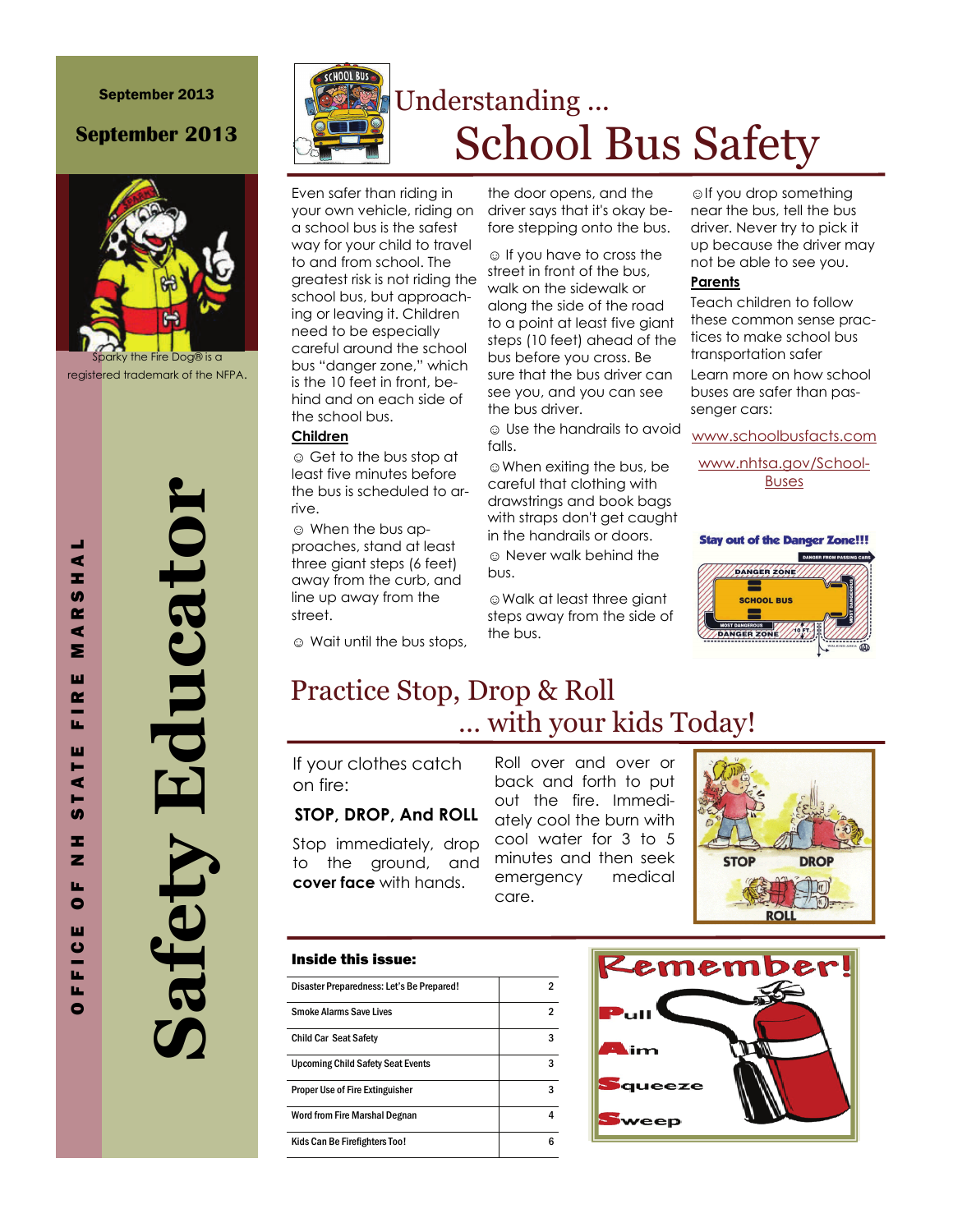

President Obama has declared September as National Preparedness Month. Disasters can happen anywhere at any time. Because most disasters are unpredictable, they can be especially frightening for children. Being prepared can help lessen your child's fears and anxieties before, during and after a disaster. Steps taken to prepare for any disaster can reduce the chance of harm and increase the chance for survival.

# Disaster Preparedness: Let's Be Prepared!

As your child goes through school they will learn more about the various types of natural disasters (tornadoes, hurricanes, floods, earthquakes, and severe winter storms) and human-caused disasters (chemical spills and terrorism). As parents and caregivers it is important to work with your children and to learn the importance of a family disaster kit. This kit should contain items your family and pets may need during a disaster. The supplies can be kept in a plastic tub, small suitcase, or other container. Kits should include a variety of basic supplies. Please contact your local fire department

for a checklist or go to the following websites to obtain your checklist and additional information:

> [www.nh.gov/readynh](http://www.nh.gov/readynh) [www.Ready.gov](http://www.ready.gov/) [www.preparedness.com](http://www.preparedness.com/) [www.redcross.org](http://www.redcross.org/)

Create your emergency kit today!



# Smoke Alarms Save Lives

Smoke alarms save lives. Almost two-thirds of home fire deaths resulted from fires in homes with no smoke alarms or no working smoke alarms. When there is a fire, smoke spreads fast and you need smoke alarms to give you time to get out.

►Install smoke alarms in every bedroom, outside each separate sleeping area and on every level of the home, including the basement. Interconnect all smoke alarms throughout the home. When one sounds, they all sound.

►An ionization smoke alarm is generally more responsive to flaming fires, and a photoelectric smoke alarm is generally more responsive to smoldering fires. For the best protection, both types of alarms and a combination alarm (photoelectric and ionization) should be installed in homes.

► Test alarms at least monthly by pushing the test button.

►Smoke rises; install smoke alarms following manufacturer's instructions high on a wall or on a ceiling. Save manufacturer's instructions for testing and maintenance.

►Replace batteries in all smoke alarms at least once a year. If an alarm "chirps",

warning the battery is low, replace the battery right away.

► Replace all smoke alarms, including alarms that use 10-year batteries and hard-wired alarms, when they are 10 year old or sooner if they do not respond properly.

►Be sure the smoke alarm has the label of a recognized testing laboratory.

►Alarms that are hard-wired (and include battery backup) must be installed by a qualified electrician.

►If cooking fumes or steam sets off nuisance alarms, replace the alarm with an alarm that has a "hush" button. A "hush" button will reduce the alarm's sensitivity for a short period of time.



Sunday, November 3rd, 2013

►Smoke alarms are available for people who are [deaf or hard of hear](http://www.nfpa.org/safety-information/for-consumers/populations/people-with-disabilities/educational-materials/people-who-are-deaf-or-hard-of-hearing)[ing.](http://www.nfpa.org/safety-information/for-consumers/populations/people-with-disabilities/educational-materials/people-who-are-deaf-or-hard-of-hearing) These devices use strobe lights. Vibration devices can be added to these alarms

►Smoke alarms are an

important part of a [home fire escape](http://www.nfpa.org/safety-information/for-consumers/escape-planning) [plan](http://www.nfpa.org/safety-information/for-consumers/escape-planning).

### *Please remember:*

1. Use the specific battery type that is recommended in the alarm 2. Install a fresh **NEW** Battery

3. Once replaced properly dispose of the old battery by covering the top connectors with tape so that they do not come in contact with metal and start a fire. Learn More:

> [www.nfpa.org](http://www.nfpa.org/safety-information/for-consumers/fire-and-safety-equipment/smoke-alarms/smoke-alarm-safety-tips) [www.usfa.fema.gov](http://www.usfa.fema.gov/campaigns/smokealarms/alarms/index.shtm)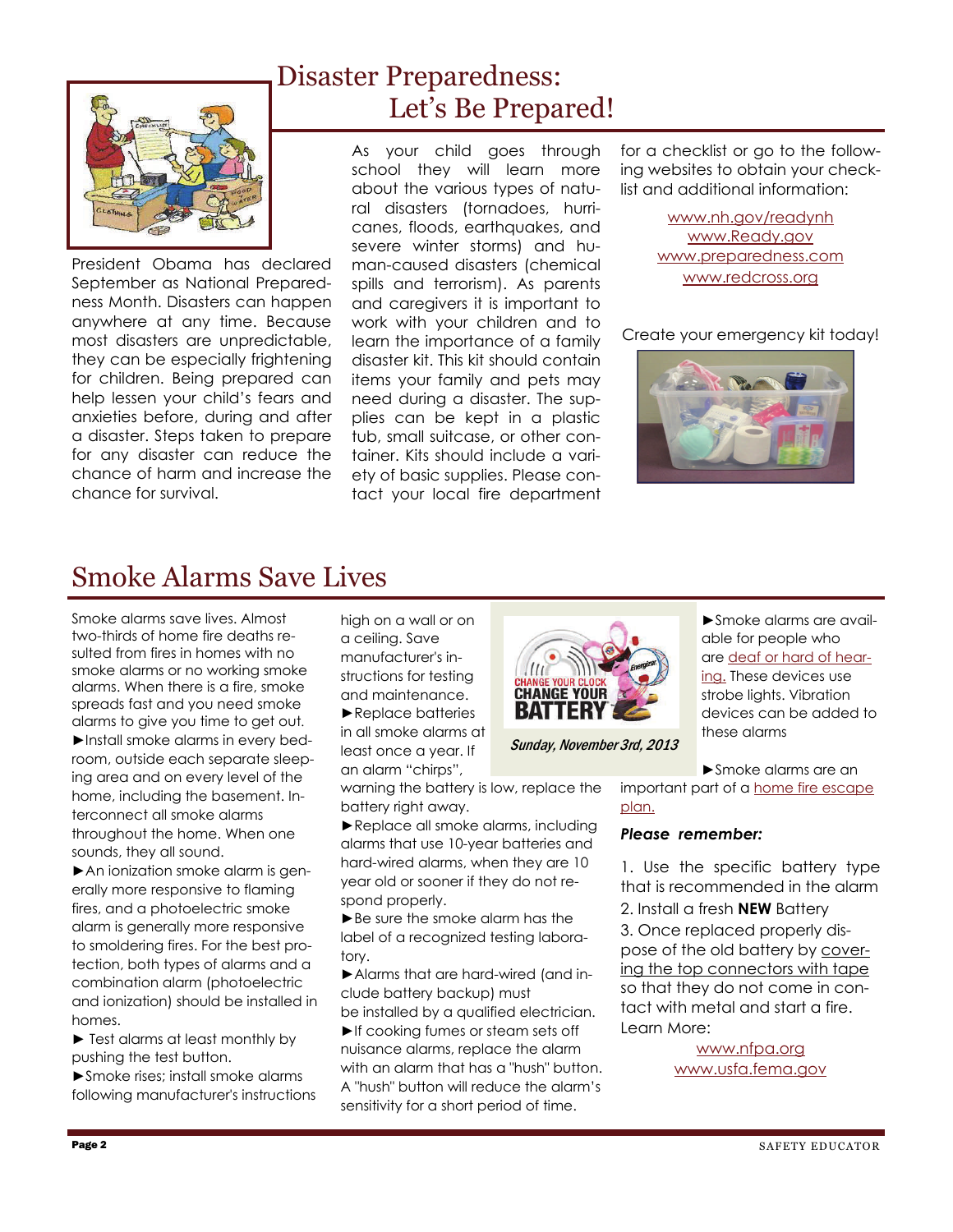# Child Car Seat Safety

As the 2013-14 school year begins, parents are suddenly aware of how quickly their children are growing up. The NH Child Passenger Safety First Program along with your local fire department wants to make sure you continue to keep yourself, and your kids, as safe as possible when traveling by car. Regardless of age, all passengers are

strongly encouraged to be properly restrained. It is strongly encouraged that parents follow the specific guidelines for your child's height, age and weight to determine the best child safety restraint seat. Starting January 1, 2014 NH



**As of Jan 1, 2014 NH Law will requires that children ride in an appropriate seat until they are 7 yrs old or 57 inches tall (whichever is first** 

Law (RSA 265:107-a) requires that children ride in an appropriate child safety seat until they are 7 years old or 57 inches tall (whichever is reached first. Using a child safety seat with a harness or a booster seat will

meet this requirement. When is a child ready to use only the seat belt?

1. Can your child sit all the way back against the vehicle seat?

2. Do your child's knees bend comfortably at the edge of the vehicle seat?

3. Does the lap belt cross the shoulder between the neck and forearm?

4. Is the lap belt as low as possible, touching the thighs?

5. Can the child stay seated for the whole trip?

If you answered **NO** to any of these questions, your child is not ready to use only the seatbelt. Kids in a booster seat or other child safety seat can see out the window and are usually more comfortable too!

For more information please visit [www.safekids.org](http://www.safe-kids.org/) OR contact your local fire department.

# Upcoming Child Safety Seat Inspection Events:

Want to learn how to install your car seat for free? Safe Kids hosts more than 8,000 car seat inspection events across the country. Visit one of these locations where a trained technician will teach you everything you need to know to make sure your car seat is used and installed correctly.



# **Upcoming Child Passenger Car Seat**

### **Inspection Dates:**

**Sat, Sept 14** Lancaster: Mechanic St. 10-1pm **Sat, Sept 21** Londonderry Safety Day: Matthew Thornton School 12–3pm **Sat, Oct 12** Nottingham Fire Dept 10-1:00pm



when the fire is confined to a small area, such as a wastebasket, and is not growing; everyone has exited the building; the fire department has been called or is being called; and the room is not filled with smoke. putting out a small fire or containing it until the fire department arrives; but portable extinguishers

### **To operate a fire extinguisher, remember the word PASS:**

extinguisher should only be used

**Proper Use of a Fire Extinguisher** 

**PULL** the pin. Hold the extinguisher with the nozzle pointing away from you, and release the locking mechanism.

**AIM** low. Point the extinguisher at the base of the fire.

**SQUEEZE** the lever slowly and evenly. **SWEEP** the nozzle from side-to-side.

\*\* **[Watch this QUICK video](http://www.youtube.com/watch?v=BLjoWjCrDqg)** to watch this technique.

\*\* **[Learn more](http://www.usfa.fema.gov/citizens/home_fire_prev/extinguishers.shtm)** about the various types of Fire extinguishers and what is best for your needs.

have limitations. Because fire grows and spreads so rapidly, the number one priority for residents is to get out safely. A portable fire